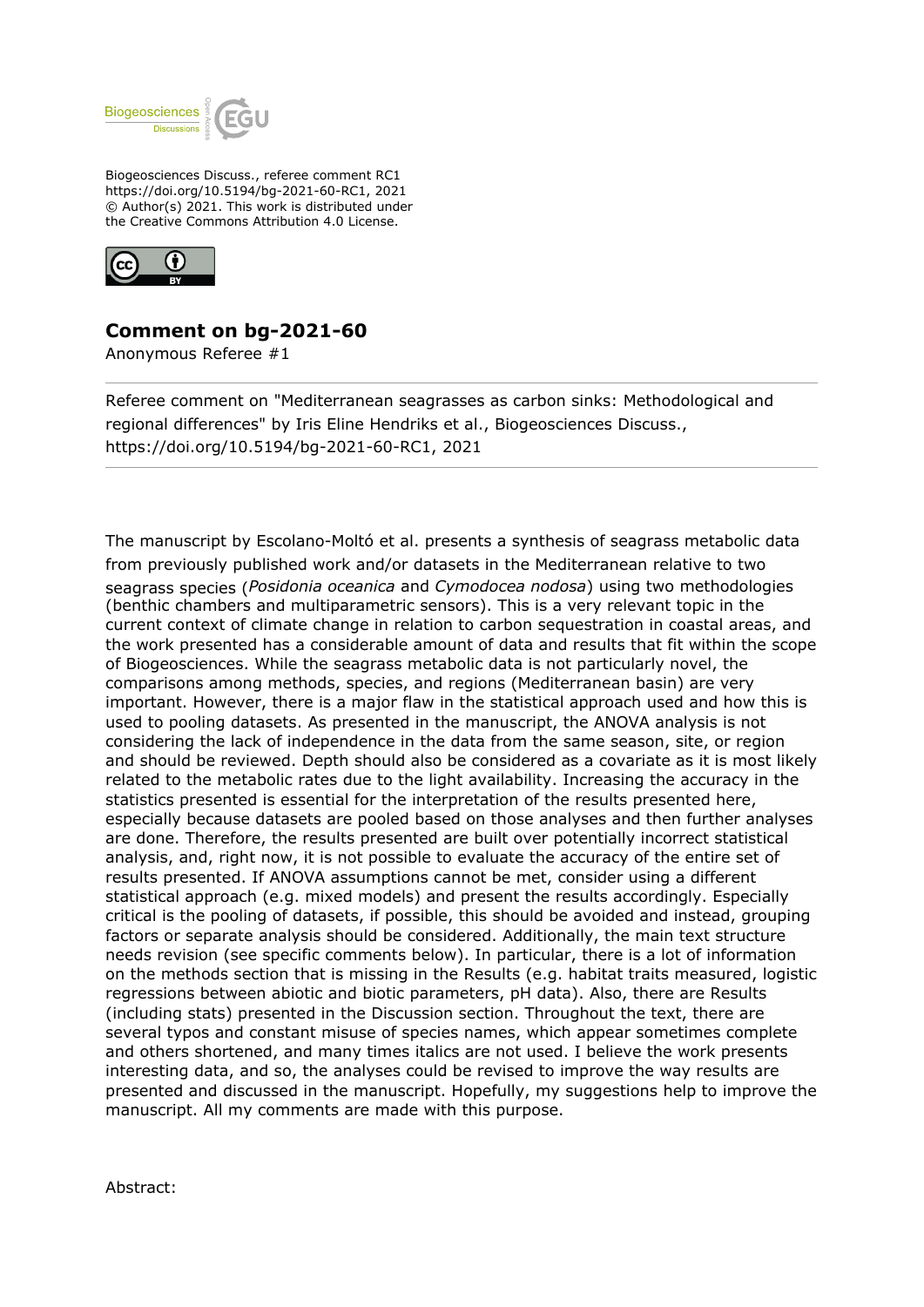L14. I would recommend replacing ": "Through their metabolic activity, they ..." with "Seagrasses". As it is written now, the statement neglects the fact that carbon stored in sediments can come from external sources and that the buffer of low pH can also occur due to other processes not related to the seagrass aerobic metabolism.

L15. This is a long sentence that could be re-written to increase clarity. For instance: In this study, we analyzed published and own (unpublished?) data on seagrass community metabolism to evaluate trends through time of these two species comparing two methodologies: benthic chambers and multiparametric sensors

L19. remove "with no significant results despite the clear visual trends."

L21. Add a comma before whereas

L23. add "the" before highest or replace by higher

L23 - L24. write the complete species name in italics and remove the genus (i.e. *P.oceanica, C. nodosa*)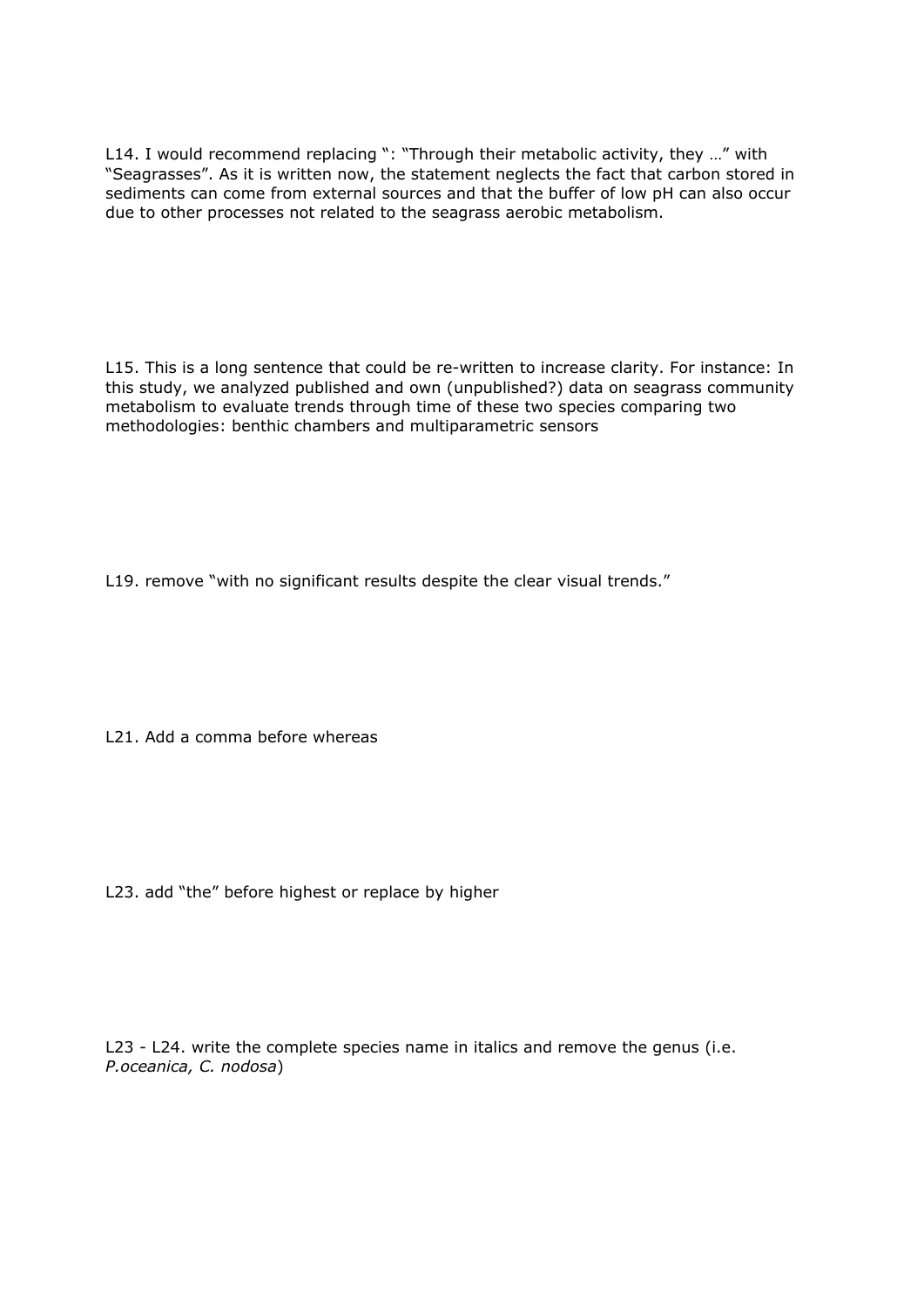## **Introduction**

General comment: The introduction is long, there is a lot of information and it is difficult to follow the flow of ideas. This is especially the case around the importance of seagrass aerobic metabolism related to (1) carbon burial in sediments and (2) buffering of low pH. Both processes are related to primary productivity, however, there are differences among them that right now are unclear in the text. I would recommend reviewing the text, try to shorten it, and present idea by idea avoiding redundancy and unnecessary information. The first paragraph in particular is hard to read and it is very long (L30 to L84). See detailed comments below:

L30. Please consider rewriting this sentence to increase the accuracy of the statement. For instance: Organic carbon buried in sediments underneath marine vegetation

L33. remove dot before the references.

L34. add "an" before intense.

L34. Remove "together with excess production". I believe the authors meant high productivity rates, but the word excess is a subjective assessment that can lead to confusion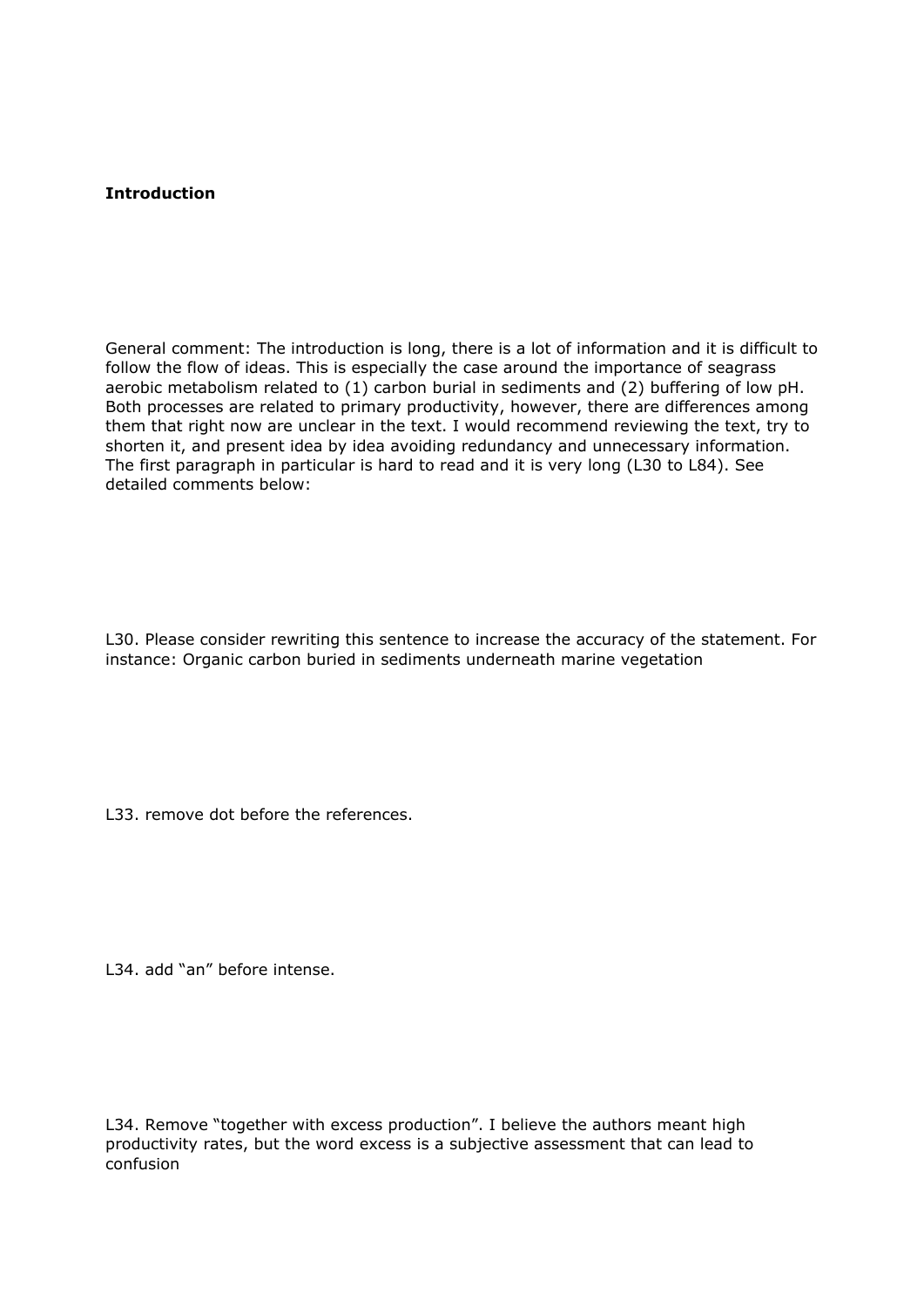L34. Remove "in seagrass meadows" because it is obvious

L35. Increased compare to what? Consider replacing "increased" by "high"

L35-L40. This statement is redundant with the one before ("high trapping capacity of allochthonous matter in seagrass meadows".

L40. Consider removing: "elements such as"

L39. this last sentence hangs alone in the text and it is difficult to understand what it refers to. Please review: "together with in situ production due to their primary production (Greiner et al., 2013)."

L43. The species names should always be in italics

L50. Unclear what it means "consistent estimates". Does it refer to methodology?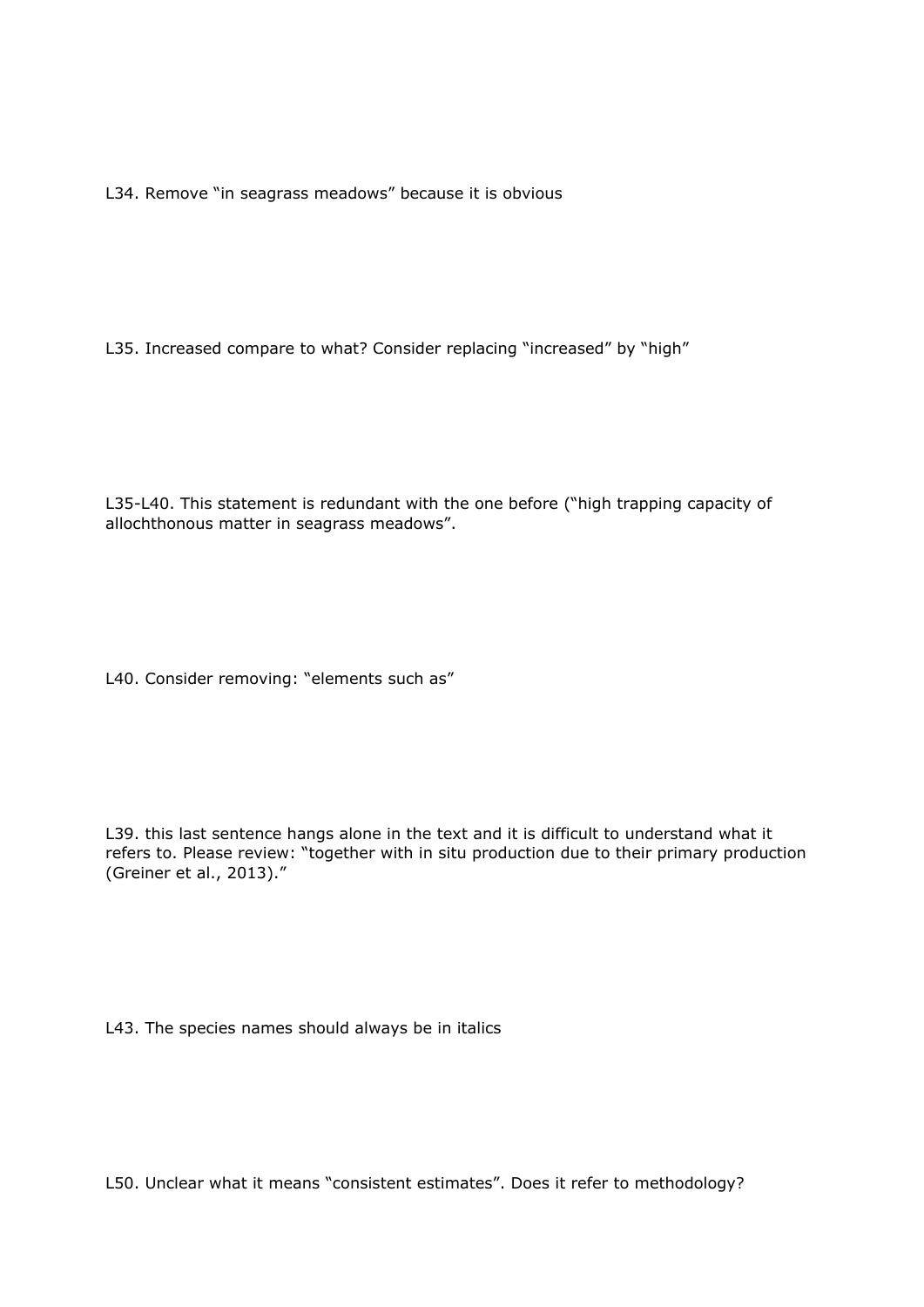L56. Consider replacing "human processes" with "human activities"

L56. I believe this refers to the dynamics of the carbonate system but needs clarification.

L60. Two dots in a row, remove one

L85. Consider replacing "which are located in" to "from", as *C. nodosa* can also be found outside the Mediterranean.

L96. Consider replacing "as ranging" to "to range"

L102. Add space between "Mediterranean meadows"

L124. Consider replacing "by the use of" to "using"

L132. Consider replacing "large" with "larger"

L136. Remove "the" before "two" as there are more seagrass species in the Mediterranean

L139 Remove "includingthe two species in the Mediterranean Sea"

# **Methods**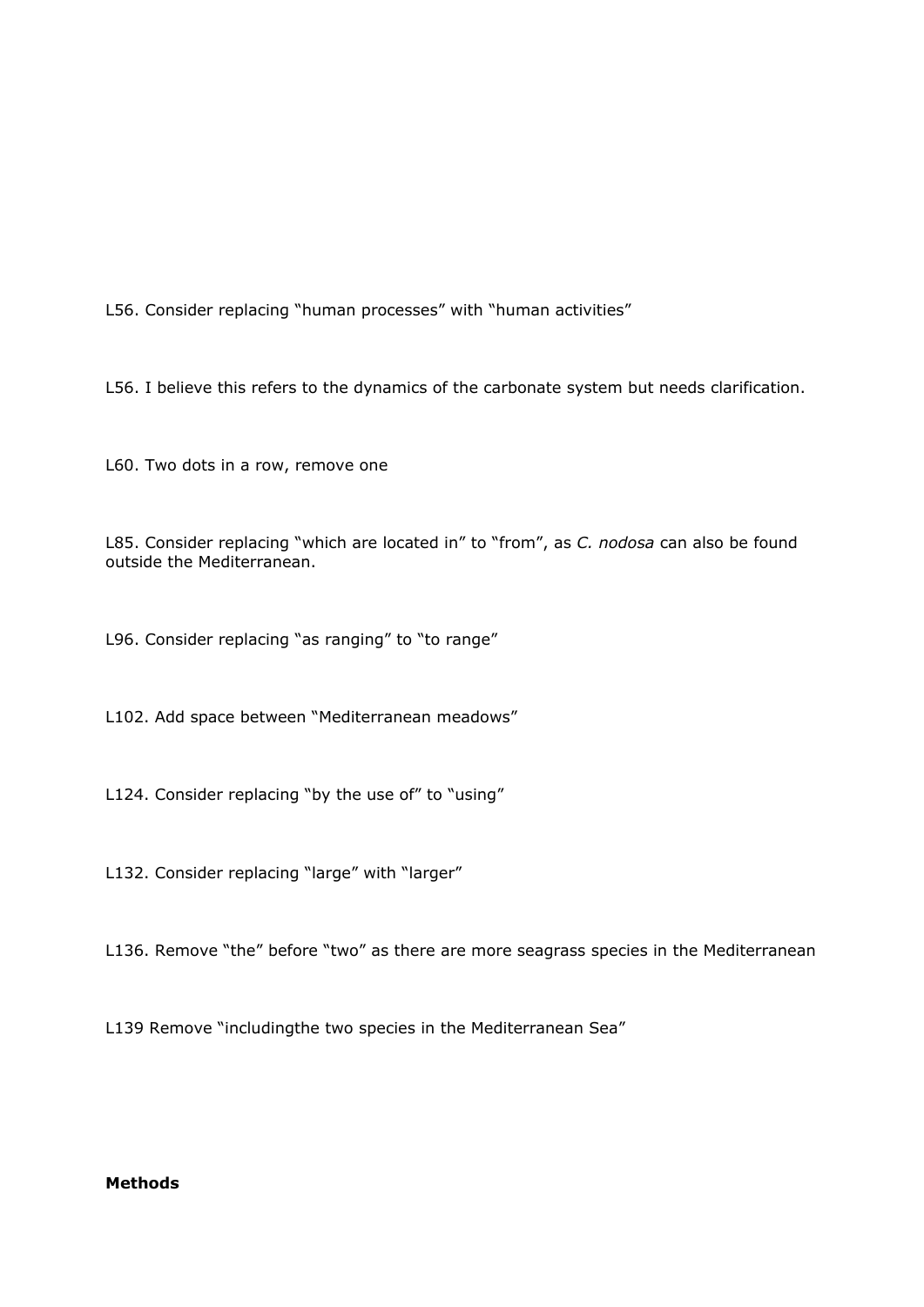General comment: In the abstract, it says that part of the data analyzed in the study is its own data. But in the methods, it states that data is from published literature or published datasets. Does it mean the "own data" comes from previously published work? Is there any data collected in the field for the purpose of this study? All this needs clarification. Based on the information in the abstract I was hoping to see an assessment of how seagrass metabolism has changed through the years (authors have data since 1982) as a function of changes in the CO2 atmospheric concentrations "In this study we analyse the metabolism synthesized from published data on seagrass community metabolism and from own results to evaluate trends through time". If possible, it would be really interesting to include this.

L146. Site description: The way is written suggests that field data was specifically collected for this study (see comment above). If this is not the case, consider re-writing this part avoiding the use of terms like "sampling campaigns" or "sampling sites" and/or specifying that all this information comes from previous work. Furthermore, there is a high level of detail on the site description that (in my opinion) is unnecessary for a scientific paper. In case it is necessary for discussion, consider moving that info (such as the different status of protection of each site: SPA, Birds directive, ZEPA, LIC, ZEPIM, etc.) to the discussion section.

L156. Add space after "Souda,"

Fig 1. Add north arrow and latitude and longitude degrees in the axes. Missing reference for GEBCO 2020 in the reference section.

L188. Add "traits" after "habitat"

L183. Data analysis: Please add the accuracy  $(\pm S)$  of the multiparametric sensors for each of the parameters used, especially for DO and pH. This is crucial for further interpretation.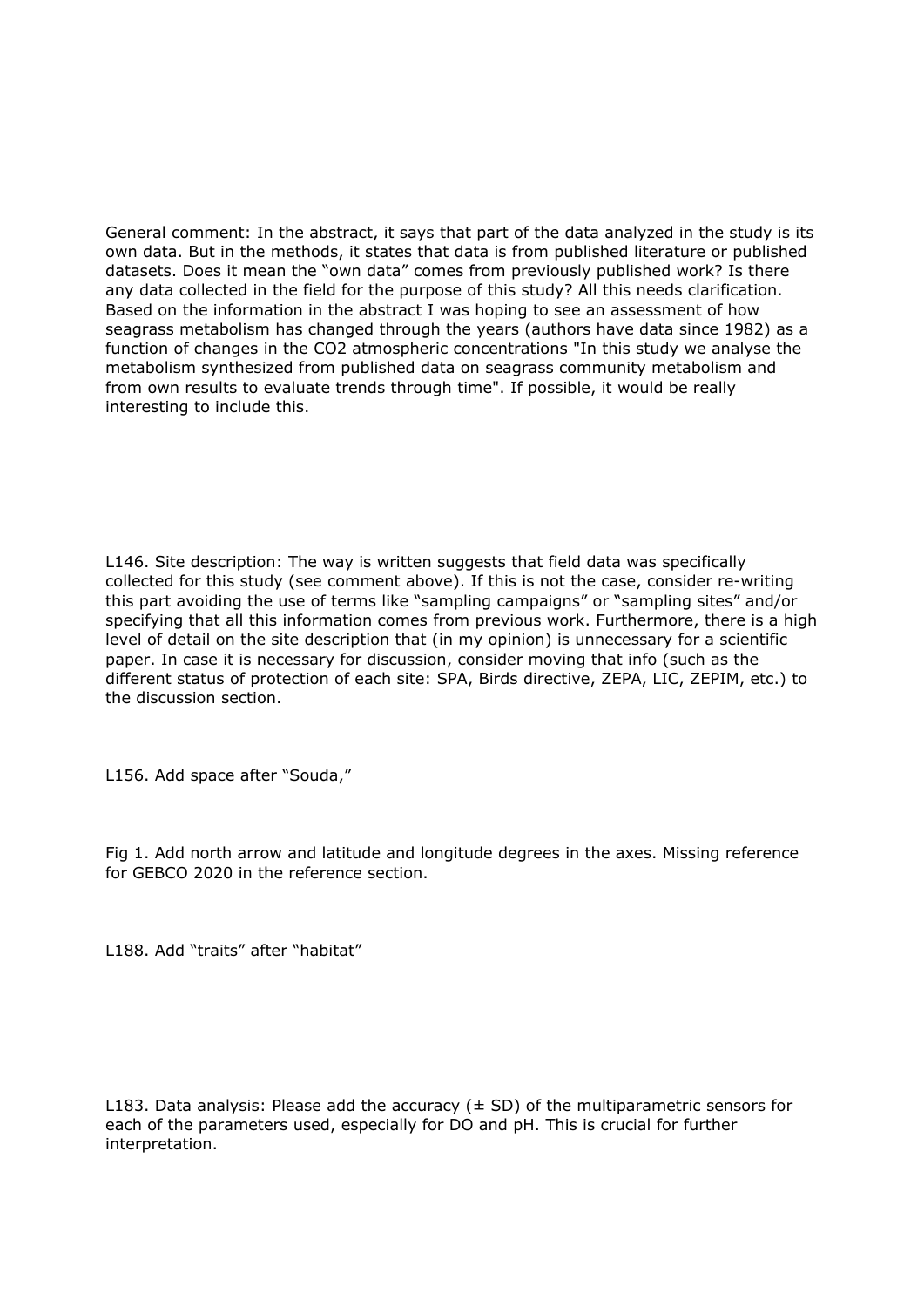L187 - L189. Need to add methods for the habitat data.

Table 1. Not sure what is the date format required by Biogeosciences but consider using MM/DD/YYYY.

L211. Salinity is unitless. Remove units here and in Table 1

L223-L225. In the k and k660 calculations, what is the effect of the higher salinity found on each of the sites?

L277. How were the 12 publications selected? Is this the total number of published works for *P.oceanica* and *C.nodosa* in the Mediterranean? If not, it will really help to include more data from seasons and regions understudied (for instance: studies with spring, fall, or winter data from the Eastern basin).

L278. Add space before 12

L281. "In this work we add benthic chambers data to the body of literature," suggests that field data was collected, but no other explanation is given. See the comments above about clarifying this.

L282-L285. I believe this sentence corresponds to a data analysis section, not to data compilation. Please add information on how the ANOVA assumptions were tested, especially the lack of independence from the time series data and data from the same site/season/region when comparing metabolic rates. Was any random factor considered? If not, the statistical analysis for the comparison of metabolic rates should be reviewed. For all statistical analyses done, please add information on how the residuals looked and if those met the assumptions of the correspondent analysis.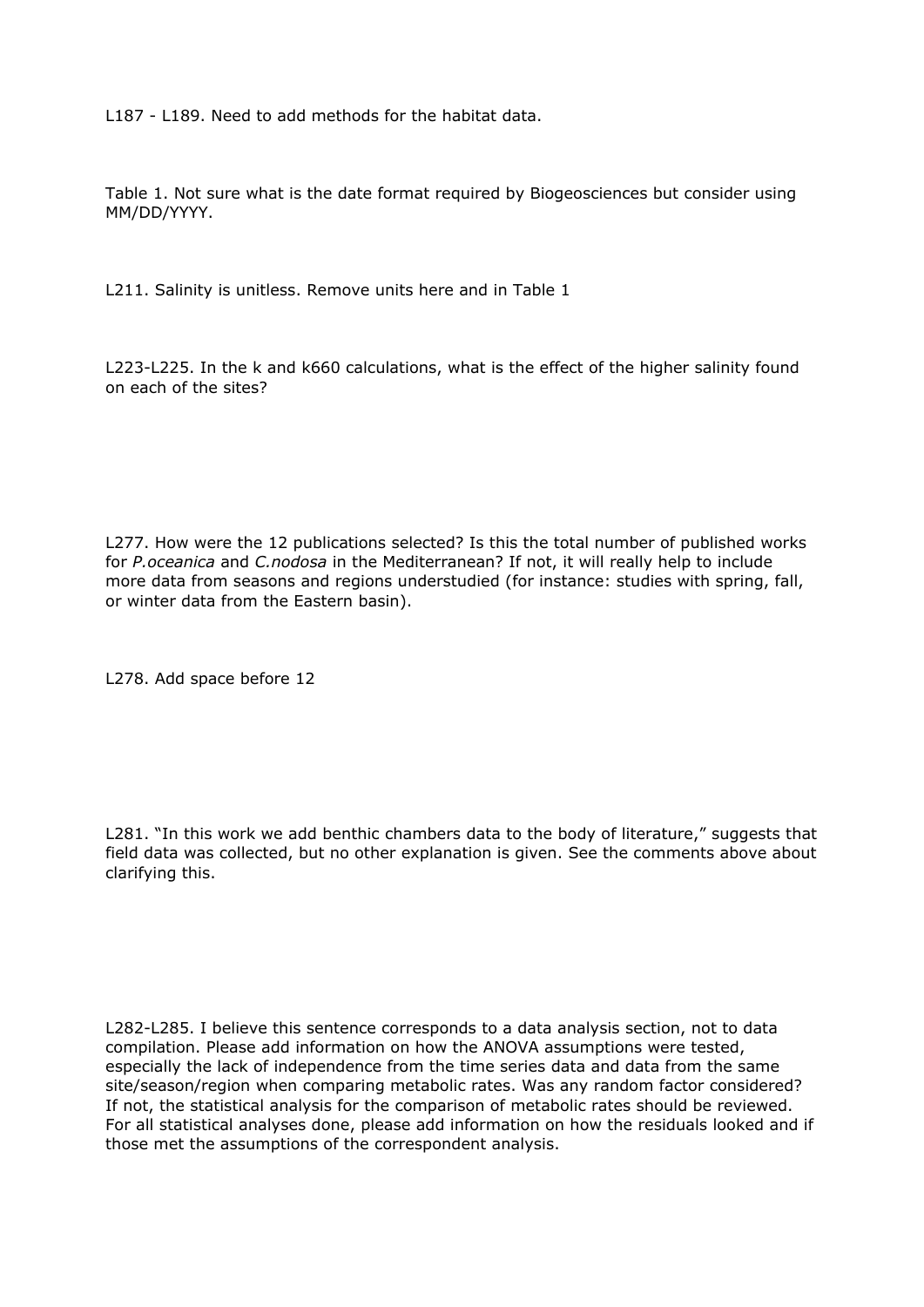L284. Are density and shoots the same measurement? How were all these parameters measured? See the comment above about the need to add methods for the habitat data.

Table 2. Two decimals are enough for temperature, salinity, and depth. Also, remove units in salinity. Consider adding here or in the text the characteristics of the chambers (i.e. flexibility and material).

**Results:**

General comment: There are methods written in the Results section. It would be better to move that to the methods section. I have serious doubts about the use of non-significant results in one-way ANOVAs to pooling datasets in data that is (for what I can see in the methods section) not independent. The results on habitat traits and abiotic parameters used (pH for instance) and many of the logistic regressions (temperature, shoot density, etc.) are missing and should be added. Finally, I would suggest, in order to gain clarity, to summarize section 3.1 in a Table and keep consistency on the use of written numbers.

L295-L298. All this info can be removed or moved to the Methods section. If the data is available, please add the correspondent link.

L310. In the stats analysis, please provide more details: degrees of freedom, F-values, Sum or Mean of Squares for ANOVA, etc. This information can go in a Table into supplementary materials.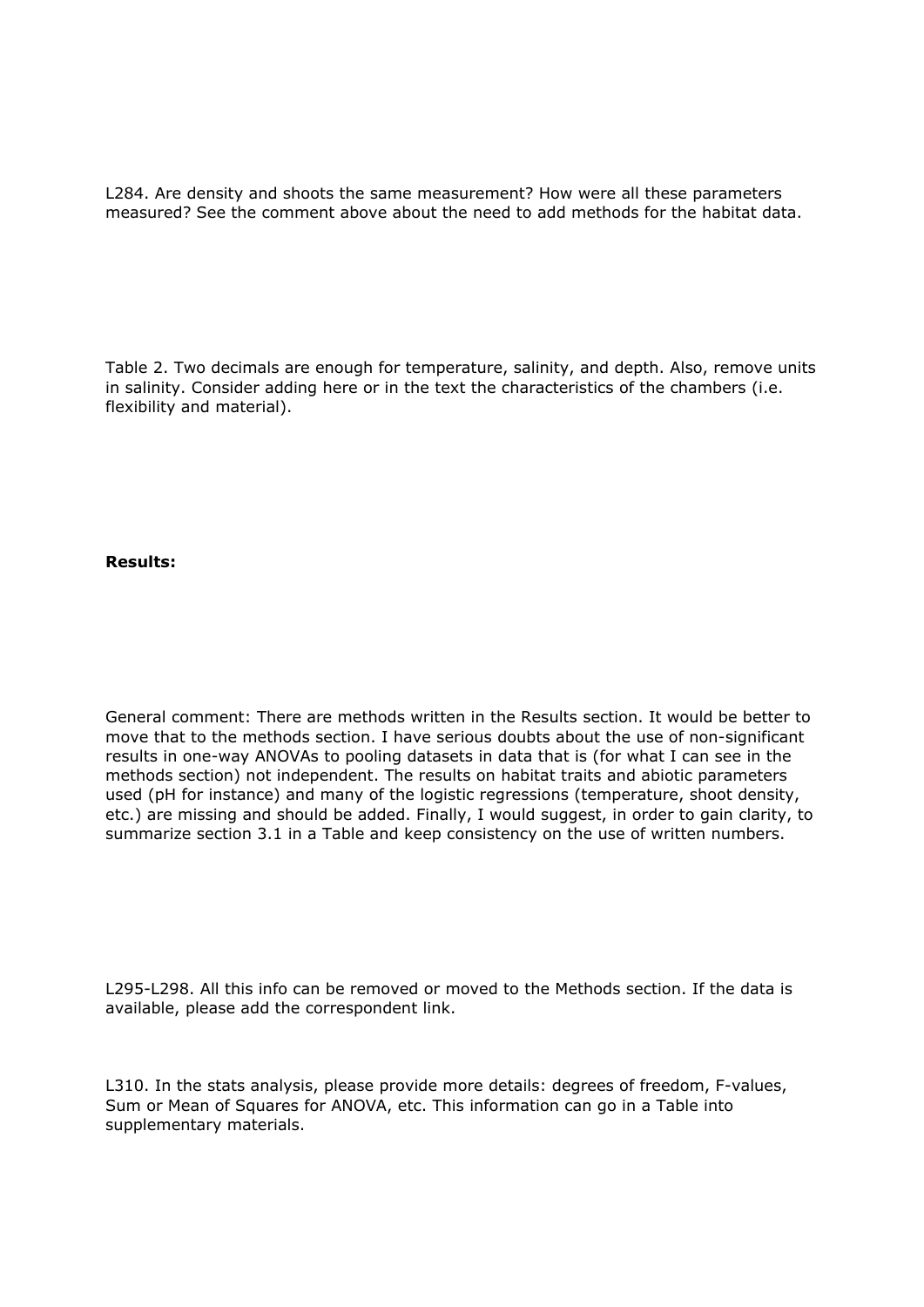L310. See my general comment above about merging datasets based on simple one-way ANOVAs.

L321. See my general comment above about merging datasets based on simple one-way ANOVAs.

L328. Replace "didn't" by "did not"

L330-L333. If possible, I would suggest moving the methods and results related to temperature from the appendix to the main manuscript. The finding of temperature not affecting metabolic parameters in the Western basin is very relevant to the work done and is very interesting.

L329. Remove capital letter from "Addition"

L331. Replace "none" with "any"

L346. I would suggest removing "and act as carbon sinks" as this was not studied.

L365. Replace "didn't" by "did not"

L369. "Except for the summer" hangs alone and it is difficult to know what it means.

L373. See my general comment above about merging datasets based on simple one-way ANOVAs.

L375. Keep consistency on the number of decimals used for each parameter.

#### **Discussion**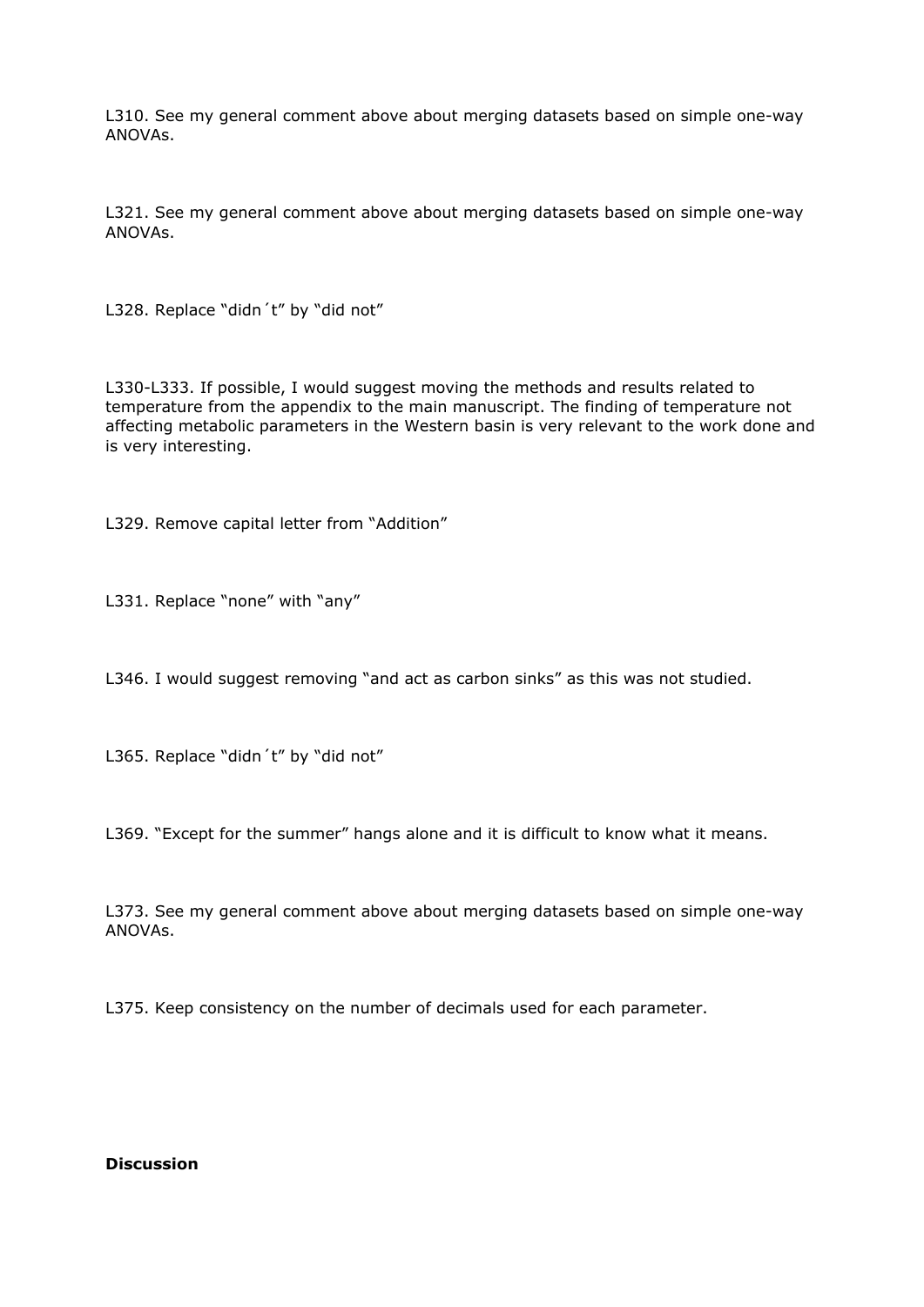General comment: There are results (I believe from the logistic regressions) written in the Discussion section that should be moved to the Results. Also, it would help the readers to have a first paragraph on the discussion with the take-home message**.**

L413. Replace "didn't" by "did not"

L417. This statement about the 10m distance among seagrass meadows is very confusing. From Table 1, only two sites presented both species. Please clarify what do you mean here.

L423. Replace "didn't" by "did not"

L430. I would suggest removing "and act as carbon sinks".

L432. Keep consistency in the use of acronyms.

L439. These results are not presented anywhere.

L440 – L447. These results need to be presented in the Results section

L441. Add space after comma, and remove dot before comma

L446. The results of the biotic parameters related to metabolism are really surprising and it would be interesting to discuss them further.

L454 Replace "wasn't" by "was not"

L455. See my comment in methods about the bibliographic research. Does this mean that no benthic chambers have ever been used in *C. nodosa* in the Eastern basin? If this is the case, the results presented in this work are even more important and this should be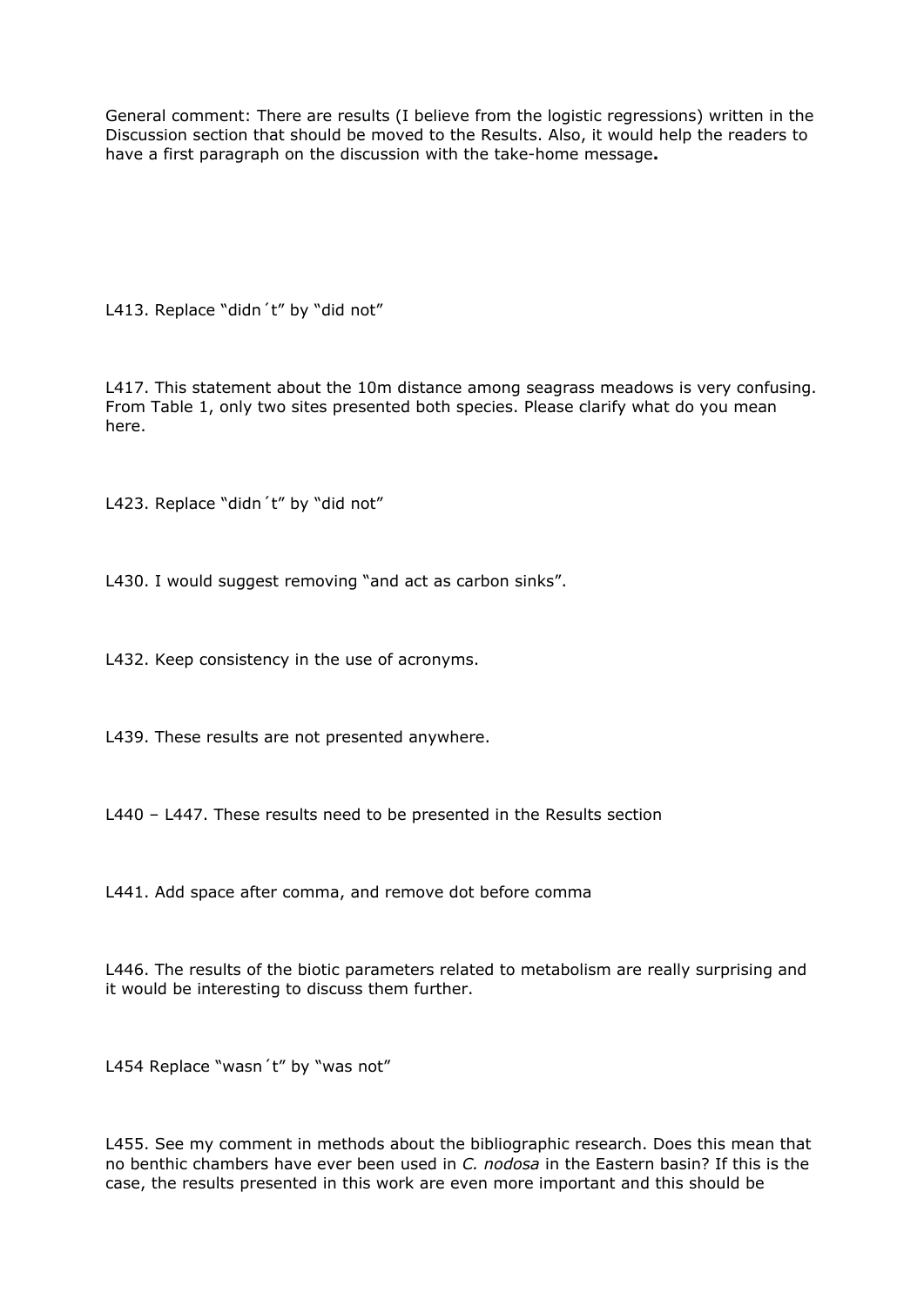highlighted as one of the outcomes.

L458. Replace dot by comma

L459. Avoid repeating results in the discussion section.

L471. Please cite the correspondent literature.

L486. Remove dot after column

L515. Replace "didn't" by "did not"

L518. Remove "a" before "more"

L544. Remove "prevention"

## **Appendices**

Appendix B is really scattered and the results of the higher GPP with depth seem to be driven by only 1 depth (15m). Is this only driven by one site?